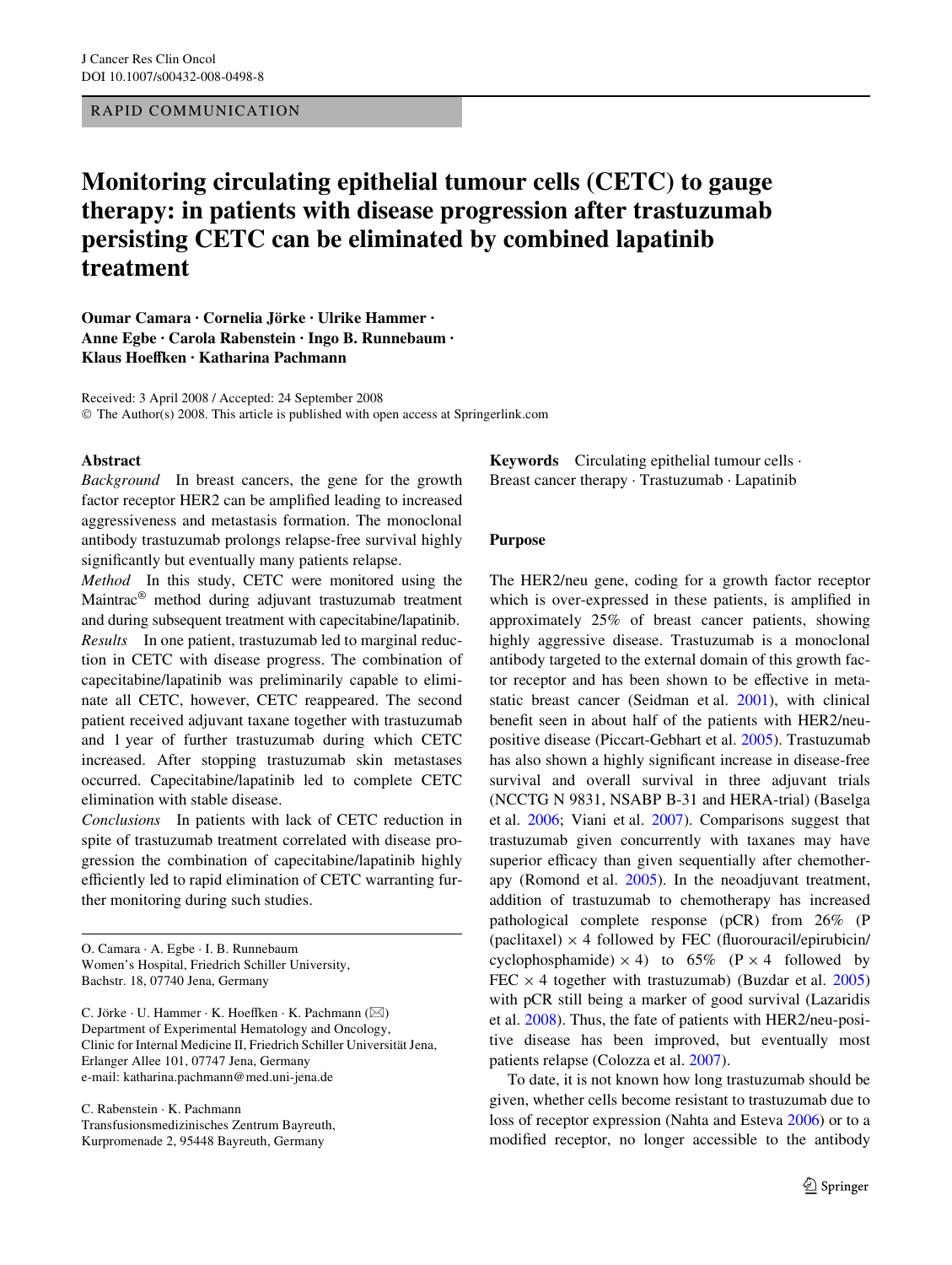(Kumar [2007](#page-3-4)) or other ways of resistance (Berns et al. [2007](#page-3-5); Pályi-Krekk et al. [2007\)](#page-4-5).

This has prompted research for other molecules still active when trastuzumab does not work any more (Cardoso et al. [2002\)](#page-3-6). Lapatinib (Mukherjee et al. [2007](#page-4-6)) is such a molecule, a dual tyrosine kinase inhibitor that blocks phosphorylation of both epidermal growth factor receptor (EGFR) and HER2/neu (Nahta et al.  $2007$ ). Also, lapatinib is specifically and exclusively bound to these receptors and has a slow off-rate for both ErbB1 and ErbB2 (Ito et al. [2007](#page-3-7)). Preclinical studies showed that lapatinib may cause apoptosis in HER2/neu-overexpressing cells even if the cells have been previously exposed to trastuzumab (Konecny et al. [2006\)](#page-3-8). In clinical trials, objective responses were obtained in heavily pre-treated patients with HER2/neu-overexpressing metastatic breast cancer (Burris [2004\)](#page-3-9) and a combination of lapatinib and capecitabine was superior to capecitabine alone (Tripathy [2007](#page-4-8)). We present here two cases of heavily pre-treated patients in whom trastuzumab was not capable of eliminating the CETC in the blood and the disease progressed. But treatment with a combination of capecitabine and lapatinib led to immediate elimination of all CETC.

#### **Methods**

Two patients were monitored for CETC and the response of these cells to the different therapeutic regimen during the course of disease. One millilitre blood samples anticoagulated with ethylene diamine tetra acidic acid (EDTA) were drawn before each new therapeutic manipulation and at each visit during subsequent observation.

Red blood cells were lysed with ammonium chloride (Qiagen, Hilden, Germany). For detection of CETC white cells from the sediment were subject to the MAINTRAC**®** analysis diluting the pellet in  $500 \mu l$  phosphate buffered salt (PBS) solution pH 7.4 adding  $12.5 \mu$  of fluoresein-isothiocyanate (FITC)-conjugated mouse anti-human epithelial antibody (HEA) and  $5 \mu l$  phycoerythrin (PE) labelled anti-CD45 (Miltenyi Bergisch Gladbach, Germany) simultaneously for 15 min in the dark. Analysis of red and green fluorescence of the cells was performed using a Laser Scanning Cytometer® (Compucyte Corporation, Cambridge, MA, USA) enabling relocation of cells for visual examination of vital epithelial cells as extensively described previously (Pachmann et al. [2005b](#page-4-9)) or an image analysis system of Olympus ScanR which gave identical results.

A defined volume of the cell suspension was applied to a defined area on a slide or in a microtiter well and laser scanning or image analysis started of this area. Cells were detected by their forward scatter property, and red and green fluorescence recorded in the LSC or images taken in the ScanR. Epithelial cells stained with green fluorescence, exclusively surface-located, and normal blood cells stained with CD45 red fluorescence (Fig. [1](#page-1-0)). The epithelial cells selected by their green fluorescence were relocated and analysed for vitality. Only vital cells were counted.

Numbers of CETC were calculated per ml and varied between undetectable and 100,000. These numbers are tenfold higher than numbers obtained using the CellSearch system (Meng et al. [2004](#page-4-10)) but with more recent system numbers getting close to our results are obtained (Nagrath et al. [2007\)](#page-4-11). The difference may be due to omission of magnetic separation which leads to a loss of specific cells together with the enrichment process, as discussed extensively in a previous study (Pachmann et al. [2005b\)](#page-4-9). Normal blood cells could easily be distinguished from epithelial antigen-positive cells. No live epithelial cells were detected in 97% of healthy donors and in 38/40 patients with haematological malignancies (Pachmann et al. [2005b](#page-4-9), Camara et al. [2007](#page-3-10)).

# **Results**

The first patient treated with neoadjuvant chemotherapy was a poor responder according to our criteria published in Camara et al. ([2007\)](#page-3-10) with hardly a tenfold reduction in CETC and a subsequent re-increase. CETC numbers changed only marginally during the combined taxane/trastuzumab treatment typically associated with early relapse in HER2/neu-positive patients according to our observations. She then had surgery and subsequent treatment with trastuzumab for 1 year. Brain metastases detected already at diagnosis progressed after surgery and required radiotherapy. Still, trastuzumab was given 3-weekly as planned for 1 year. CETC numbers slowly started to decrease during the year of trastuzumab treatment (Fig. [2\)](#page-2-0). Stable disease was observed during this year.

<span id="page-1-0"></span>

**Fig. 1** Typical epithelial antigen positive cells with green caps among blood leucocytes stained orange for CD45 ( $250 \times$  magnification)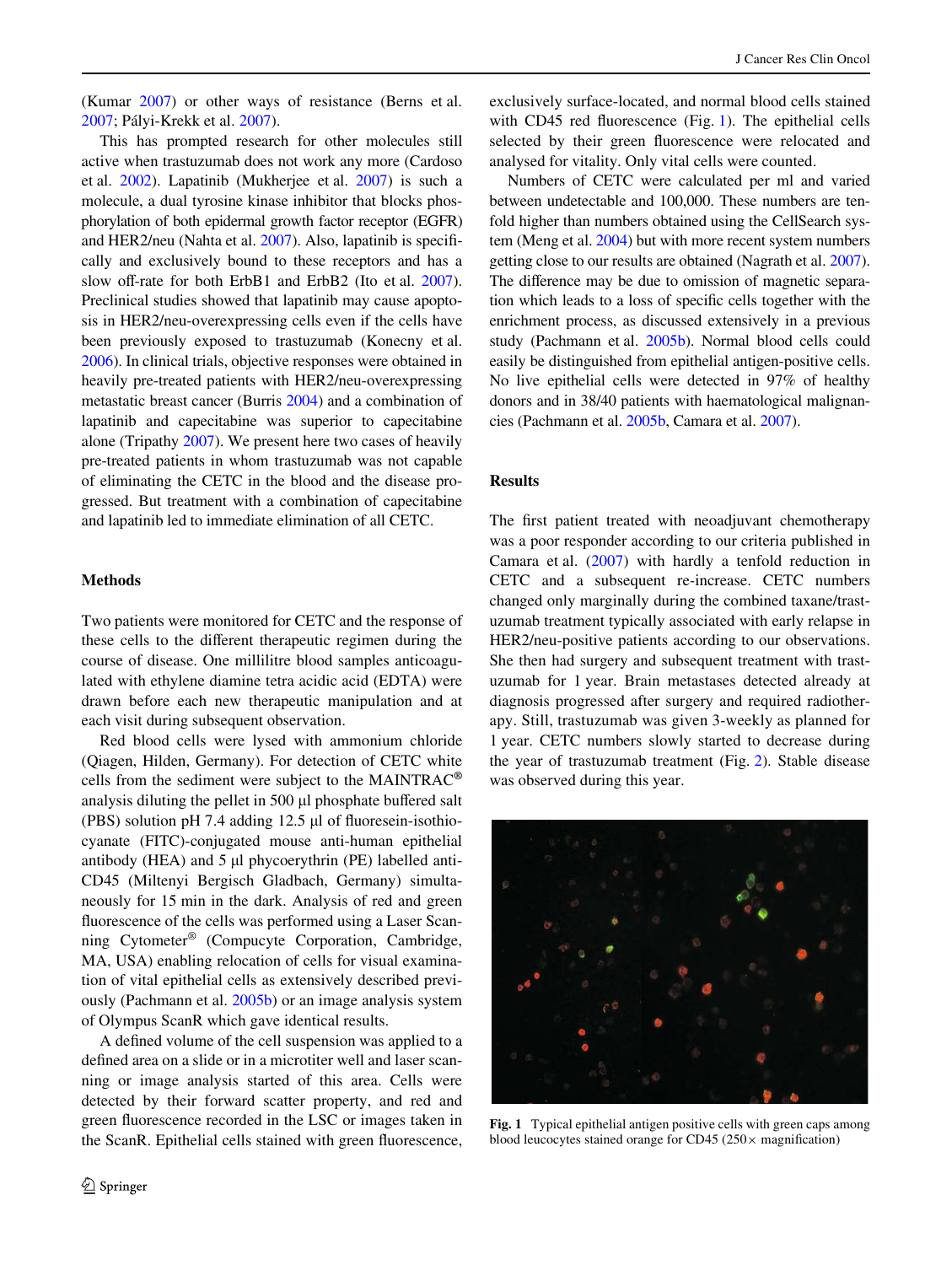Trastuzumab was halted as planned whereupon she developed skin metastases and her brain metastases progressed. She, therefore, received capecitabine for six courses together with lapatinib. Already upon the first cycle of capecitabine/lapatinib cell numbers decreased to below the threshold of detection and remained undetectable for the next 12 weeks but then started re-increasing together with a renewed progress of the brain metastases (Fig. [2](#page-2-0)).

In the second patient, after breast-conserving surgery, her CETC levels in blood rose to extremely high values. She was treated with adjuvant chemotherapy with EC and taxane/trastuzumab. Subsequently, she was treated for one more year of trastuzumab within the HERA-trial with an increase in CETC (Fig. [3](#page-2-1)). Trastuzumab was stopped after 1 year and a local relapse with skin involvement was diagnosed 2 months later which was treated with mastectomy (Fig. [3\)](#page-2-1). Trastuzumab was re-initiated for 3 months but she again developed skin metastases during the following time which eventually required surgery. She then received capecitabine/lapatinib for six cycles upon which her CETC numbers fell to below the threshold of detection and have remained that low until now (Fig. [3\)](#page-2-1). Her metastases have not shown further progress.

# **Conclusions**

Monitoring of these CETC has shown to provide a valuable tool for analysis of the effect of therapeutic agents (Camara et al. [2007](#page-3-10); Lobodasch et al. [2007\)](#page-4-12). Thus, the response of CETC to the first cycles of neoadjuvant therapy highly correlates with tumour size reduction (Pachmann et al. [2005a\)](#page-4-13) and this also results in an improved relapse-free survival in these patients (Camara et al. [2007\)](#page-3-10), whereas lack of response in the neoadjuvant setting to anthracycline is a strong predictor of relapse independent of further treatment.



<span id="page-2-0"></span>Fig. 2 Response of CETC from the first patient to therapy: minor decrease in CETC during subsequent trastuzumab therapy with concomitant development of further metastases and a rapid but short lasting decrease of CETC numbers during combined lapatinib and capecitabine therapy



<span id="page-2-1"></span>**Fig. 3** Response of CETC from the second patient to therapy: increase in CETC during subsequent trastuzumab therapy with development of local relapse treated with mastectomy and a minor decrease during additional trastuzumab therapy with development of skin metastases. After surgery of the skin metastases rapid decrease of CETC numbers during combined lapatinib and capecitabine therapy occurs

This was, indeed, also true for the first patient, who presented with an inflammatory breast cancer, which is frequently accompanied by HER2/neu-positivity (Gonzalez-Angulo et al. [2007](#page-3-11)). She had very high CETC numbers from the beginning and already initially presented with brain metastases. FEC was only able to reduce her CETC moderately and the following combined treatment of taxane and trastuzumab led to a re-increase in CETC. We interpreted this as release of cells from the primary tumour during tumour tissue disintegration. Cells in the brain that had settled already early showed growth (Lin and Winer [2007\)](#page-4-14) developing as progressive brain metastases in spite of subsequent trastuzumab treatment and more brain metastases appeared at the end of trastuzumab treatment. Initially, no extra-cranial growth was observed during the trastuzumab treatment (Kirsch et al. [2005](#page-3-12)), but CETC numbers only marginally decreased without being completely eliminated. CETC presented at diagnosis or released during neoadjuvant therapy may have contained a subpopulation of cells that were only temporarily silenced by trastuzumab treatment but eventually were able to metastasize and skin metastases developed. Due to disease progress capecitabine/lapatinib therapy (Bilancia et al. [2007\)](#page-3-13) was initiated, and there was an immediate and complete elimination of CETC indicating an excellent response to this treatment (Pachmann et al. [2008](#page-4-15)) at least in the peripherally circulating cells. This did, however, not translate into a long-lasting reduction of metastatic disease and additional skin metastases appeared (<4 months) accompanied by reappearance of CETC.

The second patient showed an extremely high CETC dissemination after surgery and relapsed early after adjuvant chemotherapy. Cell numbers remained high and even increased during the following trastuzumab treatment. Thus trastuzumab was not able to eliminate circulating tumour cells. But its ability to drive tumour cells into G1 (G0) of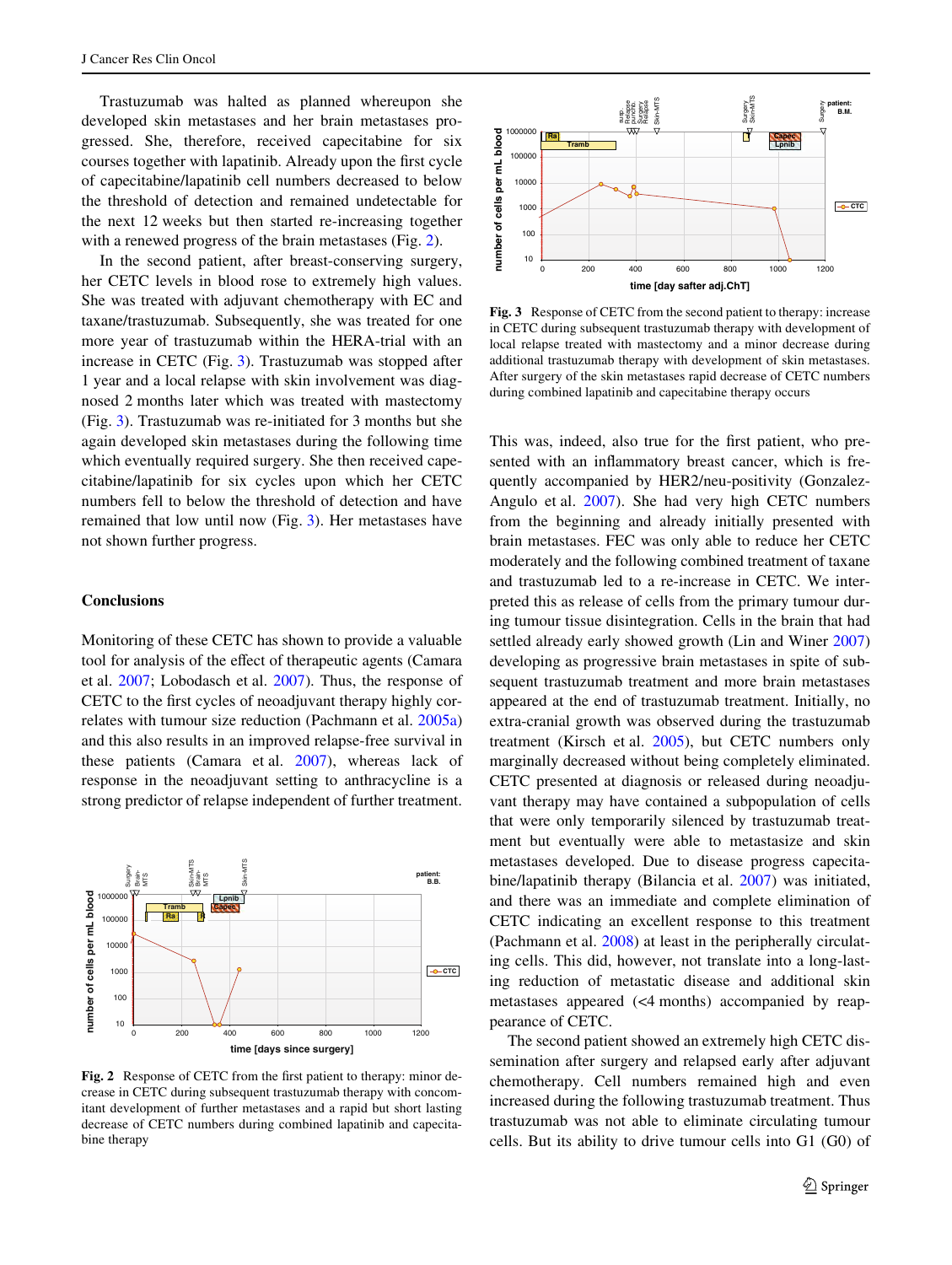the cell cycle (Brockhoff et al.  $2007$ ) may have been responsible for prohibiting the cells from growing into detectable relapse. Metastatic cells may already have settled during the massive release of cells following surgery, so that a local relapse became apparent shortly after halting the adjuvant trastuzumab therapy. Again CETC responded immediately and consistently to the capecitabine/lapatinib combination and completely disappeared.

We have presented here two cases of patients with HER2/neu-positive breast cancer who showed progress during treatment with trastuzumab. In both cases, CETC showed no, or only marginal, reduction during treatment with the antibody, indicating that in these patients trastuzumab possibly inhibited cell growth but was not capable of eliminating CETC. Thus, binding of the antibody to the relevant cells seems not or hardly to induce apoptosis or cell death but instead may prevent cells in blood from settling and perhaps multiplying.

A final trial with capecitabine and lapatinib for the first time completely eliminated all CETC in the first patient with an initial diagnosis of inflammatory breast cancer.

Even if treatment was no longer effective in the manifest skin metastases, our results contribute indications that lapatinib is effective in combination with capecitabine (Geyer et al. [2006\)](#page-3-15) and indeed leads to cell elimination (Spector et al.  $2005$ ) even in inflammatory breast cancer (Cristofanilli et al. [2006](#page-3-16)).

The same was true for the second patient who received trastuzumab after adjuvant treatment. Her circulating cells showed an increase in CETC numbers during trastuzumab with local relapse. Effective elimination was only observed with the combination of capecitabine and lapatinib, leading to cell elimination possibly by cell death due to effective inhibition of signalling pathways (Wood et al. [2004](#page-4-17)).

Our results proved the first observation that the anti-HER2/neu antibody results in a temporary proliferation stop but rarely completely eliminates the tumour cells. These cells may be responsible for eventual metastasis formation after antibody withdrawal. In contrast, lapatinib may, especially in the context of additional cell toxic drugs, induce cell death under clinical relevant conditions.

Therefore, these results might warrant earlier application of lapatinib, for example, in combination with capecitabine in the clinical setting in order to eliminate the source of metastases, the CETC, before they can settle and then may become less accessible to elimination. Treatment success can be controlled monitoring the response of CETC.

**Open Access** This article is distributed under the terms of the Creative Commons Attribution Noncommercial License which permits any noncommercial use, distribution, and reproduction in any medium, provided the original author(s) and source are credited.

#### **References**

- <span id="page-3-0"></span>Baselga J, Perez EA, Pienkowski T et al (2006) Adjuvant trastuzumab: a milestone in the treatment of HER-2-positive early breast cancer. Oncologist 11:4–12. doi:[10.1634/theoncologist.11-90001-4](http://dx.doi.org/10.1634/theoncologist.11-90001-4)
- <span id="page-3-5"></span>Berns K, Horlings HM, Hennessy BT et al (2007) A functional genetic approach identifies the PI3 K pathway as a major determinant of trastuzumab resistance in breast cancer. Cancer Cell 12:395–402. doi[:10.1016/j.ccr.2007.08.030](http://dx.doi.org/10.1016/j.ccr.2007.08.030)
- <span id="page-3-13"></span>Bilancia D, Rosati G, Dinota A et al (2007) Lapatinib in breast cancer. Ann Oncol 18(Suppl 6):vi26–vi30. doi[:10.1093/annonc/mdm220](http://dx.doi.org/10.1093/annonc/mdm220)
- <span id="page-3-14"></span>Brockhoff G, Heckel B, Schmidt-Bruecken E et al (2007) Differential impact of cetuximab, pertuzumab and trastuzumab on BT474 and SK-BR-3 breast cancer cell proliferation. Cell Prolif 40:488–507. doi[:10.1111/j.1365-2184.2007.00449.x](http://dx.doi.org/10.1111/j.1365-2184.2007.00449.x)
- <span id="page-3-9"></span>Burris HAIII (2004) Dual kinase inhibition in the treatment of breast cancer: initial experience with the EGFR/ErbB-2 inhibitor lapatinib. Oncologist 9(Suppl. 3):10–15. doi[:10.1634/theoncologist.9](http://dx.doi.org/10.1634/theoncologist.9-suppl_3-10) [suppl\\_3-10](http://dx.doi.org/10.1634/theoncologist.9-suppl_3-10)
- <span id="page-3-1"></span>Buzdar AU, Ibrahim NK, Francis D et al (2005) Significantly higher pathologic complete remission rate after neoadjuvant therapy with trastuzumab, paclitaxel, and epirubicin chemotherapy: results of a randomized trial in human epidermal growth factor receptor 2-positive operable breast cancer. J Clin Oncol 23:3676– 3685. doi:[10.1200/JCO.2005.07.032](http://dx.doi.org/10.1200/JCO.2005.07.032)
- <span id="page-3-10"></span>Camara O, Rengsberger M, Egbe et al (2007) The relevance of circulating epithelial tumour cells (CETC) for therapy monitoring during neoadjuvant (primary systemic) chemotherapy in breast cancer. Ann Oncol 18:1484–1492. doi:[10.1093/annonc/mdm206](http://dx.doi.org/10.1093/annonc/mdm206)
- <span id="page-3-6"></span>Cardoso F, Piccart MJ, Durbecq V et al (2002) Resistance to trastuzumab: a necessary evil or a temporary challenge? Clin Breast Cancer 3:247–257
- <span id="page-3-16"></span>Cristofanilli M, Boussen H, Baselga J et al (2006) A phase II combination study of lapatinib and paclitaxel as a neoadjuvant therapy in patients with newly diagnosed inflammatory breast cancer (IBC). Breast Cancer Res Treat 100(Suppl. 1):S5#1
- <span id="page-3-3"></span>Colozza M, de Azambuja E, Personeni N et al (2007) Achievements in systemic therapies in the pregenomic era in metastatic breast cancer. Oncologist 12:253–270. doi:[10.1634/theoncologist.](http://dx.doi.org/10.1634/theoncologist.12-3-253) [12-3-253](http://dx.doi.org/10.1634/theoncologist.12-3-253)
- <span id="page-3-15"></span>Geyer CE, Forster J, Lindquist D et al (2006) Lapatinib plus capecitabine for Her2-positive advanced breast cancer. N Engl J Med 355:2733–2743. doi:[10.1056/NEJMoa064320](http://dx.doi.org/10.1056/NEJMoa064320)
- <span id="page-3-11"></span>Gonzalez-Angulo AM, Hennessy BT, Broglio K et al (2007) Trends for inflammatory breast cancer: is survival improving? Oncologist 12:904–912. doi:[10.1634/theoncologist.12-8-904](http://dx.doi.org/10.1634/theoncologist.12-8-904)
- <span id="page-3-7"></span>Ito Y, Tokudome N, Sugihara T et al (2007) Does lapatinib, a smallmolecule tyrosine kinase inhibitor, constitute a breakthrough in the treatment of breast cancer? Breast Cancer 14:156–162. doi[:10.2325/jbcs.971](http://dx.doi.org/10.2325/jbcs.971)
- <span id="page-3-12"></span>Kirsch DG, Ledezma CJ, Mathews CS et al (2005) Survival after brain metastases from breast cancer in the trastuzumab era. J Clin Oncol 23:2114–2116. doi:[10.1200/JCO.2005.05.249](http://dx.doi.org/10.1200/JCO.2005.05.249)
- <span id="page-3-8"></span>Konecny GE, Pegram MD, Venkatesan N et al (2006) Activity of the dual kinase inhibitor lapatinib (GW572016) against HER-2-overexpressing and trastuzumab-treated breast cancer cells. Cancer Res 66:1630–1639. doi:[10.1158/0008-5472.CAN-05-1182](http://dx.doi.org/10.1158/0008-5472.CAN-05-1182)
- <span id="page-3-4"></span>Kumar R (2007) ErbB-dependent signaling as a determinant of trastuzumab resistance. Clin Cancer Res 13:4657–4659. doi[:10.1158/](http://dx.doi.org/10.1158/1078-0432.CCR-07-1401) [1078-0432.CCR-07-1401](http://dx.doi.org/10.1158/1078-0432.CCR-07-1401)
- <span id="page-3-2"></span>Lazaridis G, Pentheroudakis G, Pavlidis N (2008) Integrating trastuzumab in the neoadjuvant treatment of primary breast cancer: accumulating evidence of efficacy, synergy and safety. Crit Rev Oncol Hematol 66:31–41. doi:[10.1016/j.critrevonc.2007.](http://dx.doi.org/10.1016/j.critrevonc.2007.07.002) [07.002](http://dx.doi.org/10.1016/j.critrevonc.2007.07.002)